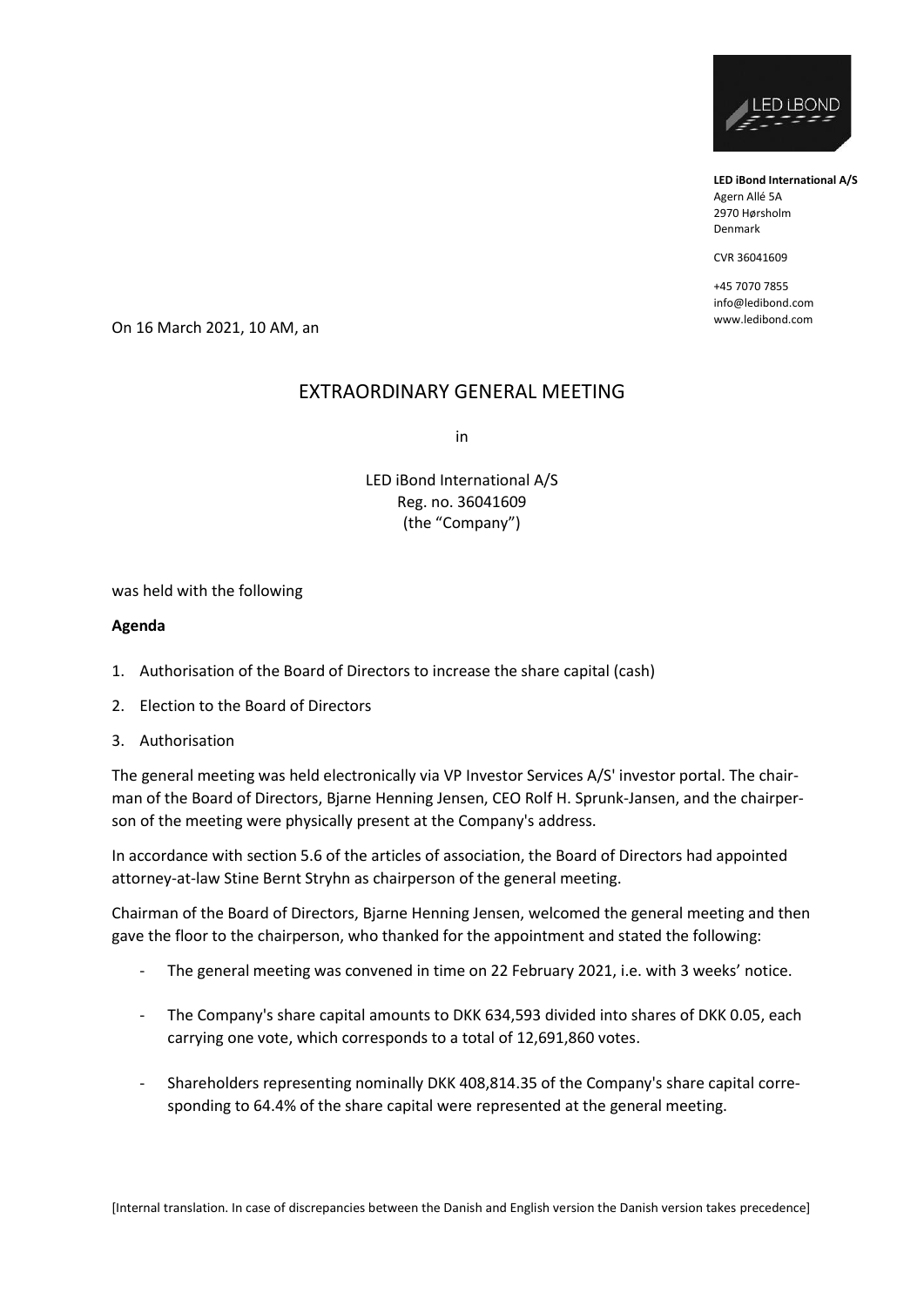

Thus, 8,176,287 votes were represented at the general meeting of which 8,140,522 votes has given power of attorney to the board of directors (99.56% of votes represented).

The chairperson stated that the general meeting was thus lawful and formed a quorum as far as the items on the agenda were concerned and asked the general meeting for any objections hereto. No objections to the legality of the general meeting were put forward.

## **Re 1. Authorisation of the Board of Directors to increase the share capital (cash)**

The proposal to authorize the Board of Directors to increase the Company's capital against cash payment was reviewed by the chairperson, and chairman of the board, Bjarne Henning Jensen, made further comments on the proposal.

The chairperson opened for questions from the participating shareholders. No questions were received.

The proposal was put to the vote.

There were 8,168,938 votes in favor of the proposal, 0 against the proposal and 7,349 abstentions.

The proposal was thus adopted with at least 2/3 of the votes cast and of the voting share capital represented at the general meeting.

## **Re 2. Election to the Board of Directors**

A proposal had been made to elect Martin Kjær Hansen to the Board of Directors, with the simultaneous resignation of Claus Østergaard Pedersen.

The chairperson gave the floor to Martin Kjær Hansen who briefly introduced himself and the chairman of the board also explained the proposal.

The chairperson opened for questions from the participating shareholders. No questions were received.

The proposal was put to the vote.

There were 8,171,522 votes in favour of electing Martin Kjær Hansen.

Martin Kjær Hansen was thus elected.

#### **Re 3. Authorisation**

It was proposed to authorize the chairperson with right of substitution to apply for registration of the adopted proposals with the Danish Business Authority.

The chairperson opened for questions from the participating shareholders. No questions were received.